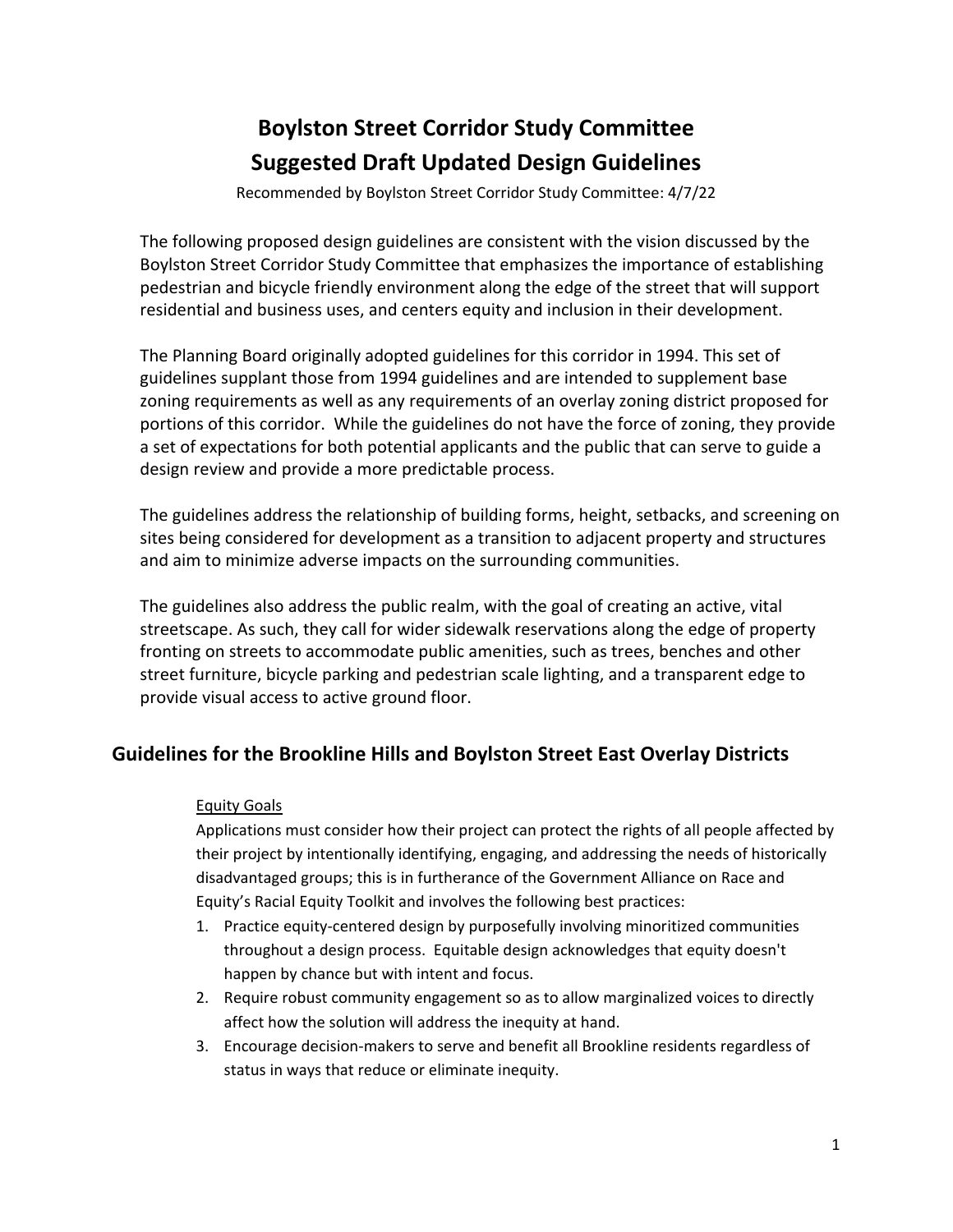4. Encourage social impact assessments and equitable development in order to ensure more affordable housing, Community Benefit Agreements for residents in distressed and high need communities, a reimagining of public spaces and greater employment.

# Streetscape

- 1. Articulate the building facade along Boylston Street in segments similar in width to adjacent buildings.
- 2. Minimum setback 12' from the property line to accommodate sidewalks and street trees along Boylston Street for public use.
- 3. Provide other streetscape improvements such as trees, benches, lighting, bicycle parking, and sidewalk material in accordance with standards set by the town and/or the state related to Complete Streets models.
- 4. Encourage on-site accent lighting at the first floor in order to support a more inviting and safe pedestrian experience.
- 5. Locate active retail and office uses along the frontage of buildings facing Boylston Street or Cypress Street with ground floor space accessible from the sidewalk.
- 6. Provide generous transparent glazed storefronts type windows along the Boylston Street sidewalks.

# Open Space

- 1. Properties with more than 100' of Boylston Street frontage shall include publicly accessible, usable open space.
- 2. Locate open space in relation to adjacent yards, residential units, and public spaces that would benefit from natural light and views.
- 3. Consider providing common spaces at ground level, visually connected to outdoor space, whether on building frontages or addressing the interior of the block.
- 4. Encourage rooftop terraces and gardens to add visual interest to the tops of buildings and provide needed open space for residents.

# Bicycle Accommodations

- 1. For Major Impact Projects near the Boylston Street and Cypress Street intersection, consider providing publicly accessible bike repair stations.
- 2. For all commercial buildings with greater than 5,000 square feet of space, mixed-use buildings, and residential buildings, provide e‐charging locations for bicycles in an accessible area.
- 3. Opportunities to sponsor shared bike stations and bike maintenance stations should be considered, including properties owned by the Town and public utilities.

# Vehicular Parking

- 1. On-site parking should not be located between the public sidewalk and buildings. Screen edges of parking where possible.
- 2. Minimize traffic circulation impacts on adjacent residential streets.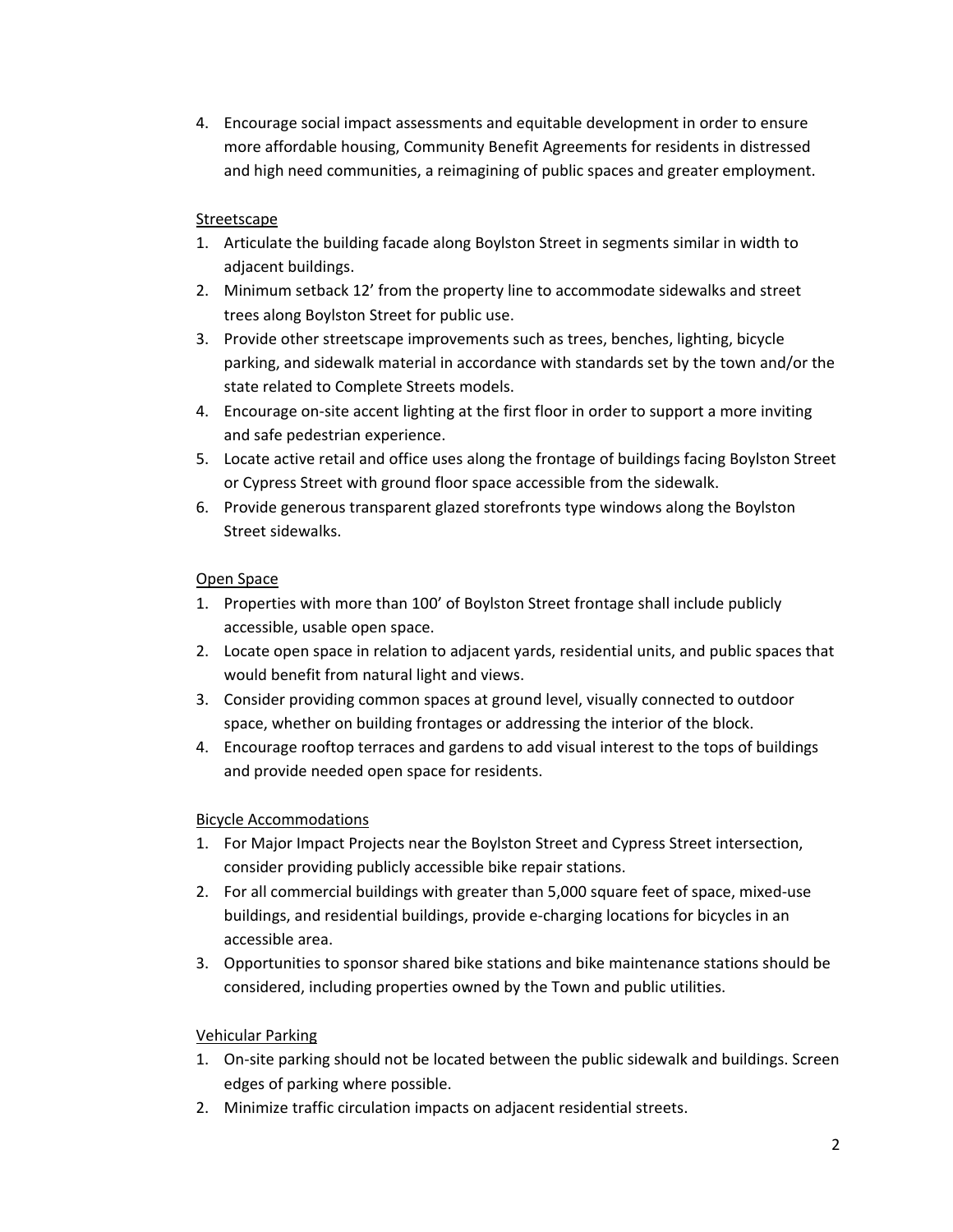3. Expanded setbacks shall not be used to provide off street parking.

# Heights

- 1. Massing within 50 feet of adjacent residential structures shall transition to a height of less than 45 feet measured from the grade at the adjacent structure.
- 2. Massing shall be designed to maximize light and air to adjacent properties.
- 3. Minimum building height of three stories is preferred in General Business districts
- 4. Planning Board may require wind impact and shadow studies.

## Façades, Entrances, & Fenestration

- 1. Facades facing residential neighborhoods shall be sensitive in character and employ material appropriately, such as minimizing glazed curtain walls.
- 2. Facades shall be articulated, especially if greater than 100' in length.
- 3. Provide architectural elements such as balconies, bay windows, dormers, roof gardens, and terraces where appropriate.
- 4. Where appropriate, reinforce street corners or termini of view corridors with special architectural elements.
- 5. Relate the window-to-wall ratios and the proportion and rhythm of doors and windows to those prevalent in the district.
- 6. Enrich and refine facades with details such as lintels, sills, and other window trim, railings, string courses, cornices, and rake and eave details.
- 7. Avoid exterior blank walls on ground floor facades. Where spaces such as utility rooms, fire control centers, etc. require windowless walls, other means of creating visual interest should be provided, including changes in plane, materials, details, and provision for planting.
- 8. Where ground floor uses are non‐residential, 65% of the ground floor facade should be constructed of transparent materials, or otherwise designed to allow pedestrians to view activities inside the building or displays related to those activities.
- 9. For multifamily buildings of 5 or more units (not including townhomes), there shall be one residential entrance per structure along the Boylston Street facade, and all entrances shall be recessed from the building façade.
- 10. Where new units are proposed on an existing lot shared with a historic structure, the new building should, if possible, distinguish itself as new construction through materials, architectural details, and form.
- 11. Incorporate signage mounting locations in building façade design.

Sustainability

- 1. Encourage sustainable development practices that meets or exceeds USGBC LEED Silver Certification Standards.
- 2. Southern‐facing facades should be designed to seasonally optimize the solar heat intake through materials, screenings, awnings, etc.
- 3. Minimize the urban heat island effect by providing light colored roofing materials.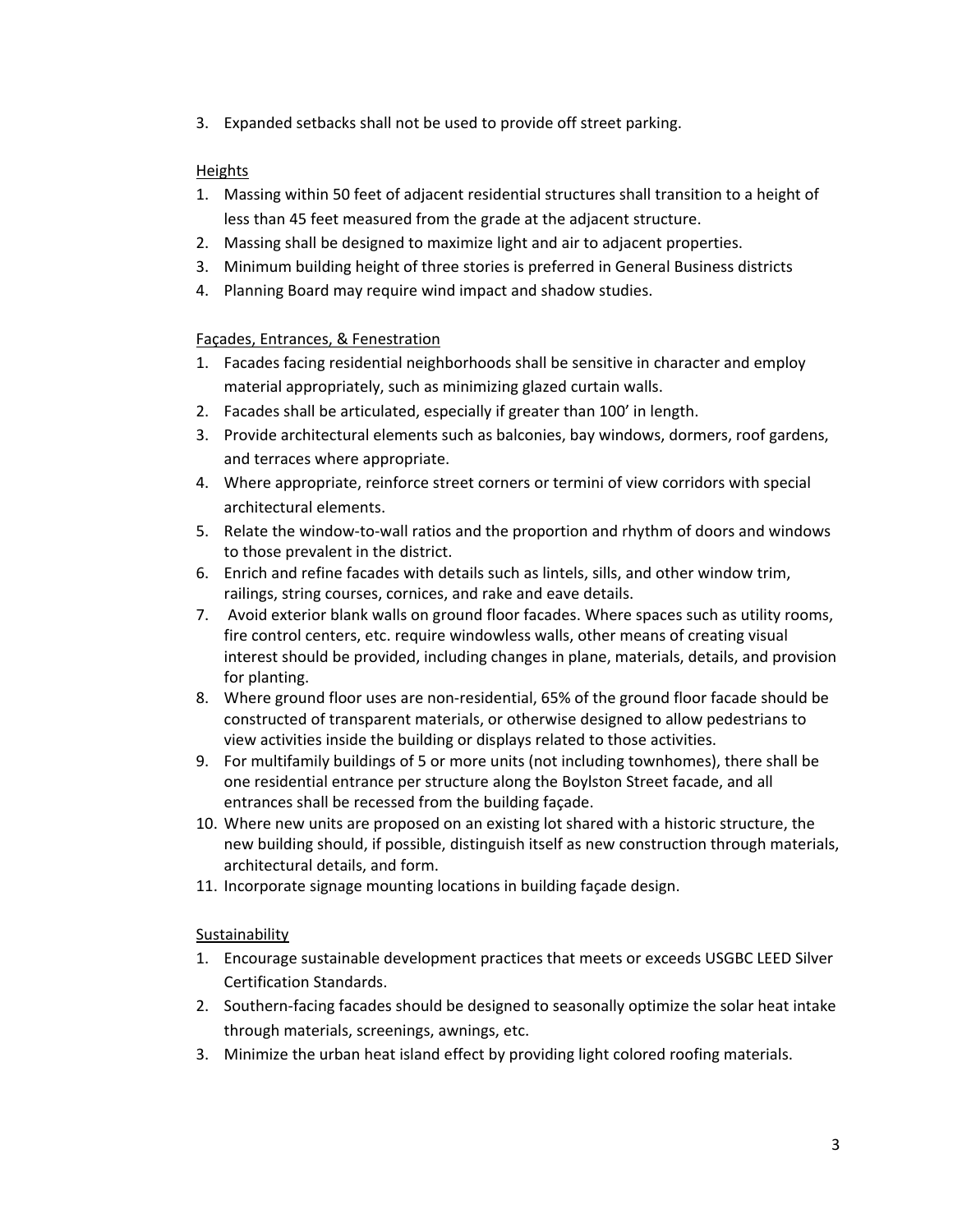- 4. Encourage the design of buildings to minimize on‐site fossil fuel free combustion, utilizing best available technology and in accordance with the Town's Climate Action Plan.
- 5. Preserve, enhance, and augment tree canopy plantings in a way that meets or exceeds the Urban Forestry Master Plan's goals.
- 6. To the greatest extent practicable, tree removals should be offset by new tree plantings sited near the removed tree.
- 7. In larger projects, provide interior common spaces for shared amenities, services and facilities such as storage, recreation and gathering space, or in larger buildings areas that can serve residents in the event of extreme weather or power outages. Consider providing amenities that serve the broader community.
- 8. Use operable windows for residential units and common spaces to provide passive ventilation and improve indoor air quality.
- 9. In site design, orientation, and facade arrangement, minimize the demand for heating and cooling by considering the effects of solar gain on different sides of the building. Design interior spaces for passive heating, cooling, and ventilation. This approach is intended to conserve energy while also improving resilience in the event of power outages or other mechanical failures.
- 10. Incorporate sun shading devices or shutters with positive ventilation, solar screens, canopies, porches, or brise‐soleil to shade strongly sunlit facades.
- 11. On roofs, exterior walls, and paved surfaces, use materials with high solar reflectivity to minimize heat absorption and localized heat island effect. As an alternative, employ vegetated coverings such as green roofs or green walls.
- 12. Employ renewable and low‐carbon energy features where feasible, such as solar photovoltaic systems, solar heating systems, or geothermal heating and cooling systems.
- 13. Consider low operational and embodied energy in material selection.
- 14. Select and design building systems and equipment within units to facilitate conversion to all renewable energy systems in the future.
- 15. Use materials with no volatile organic compound emissions in all walls, floorings, ceilings, furniture, acoustic and thermal insulation, and on exterior applied products.
- 16. Where possible, use and integrate recycled content materials without compromising durability and material quality.
- 17. Integrate cool roof or green roof systems on buildings where possible to contribute to strategies for stormwater management and green infrastructure.
- 18. Minimize paved and impervious surfaces. Use permeable surfaces wherever possible for pedestrian pathways, parking areas, and other paved outdoor spaces.

# Public Art

1. Incorporate public art as an integral component of the development's architectural and landscape design.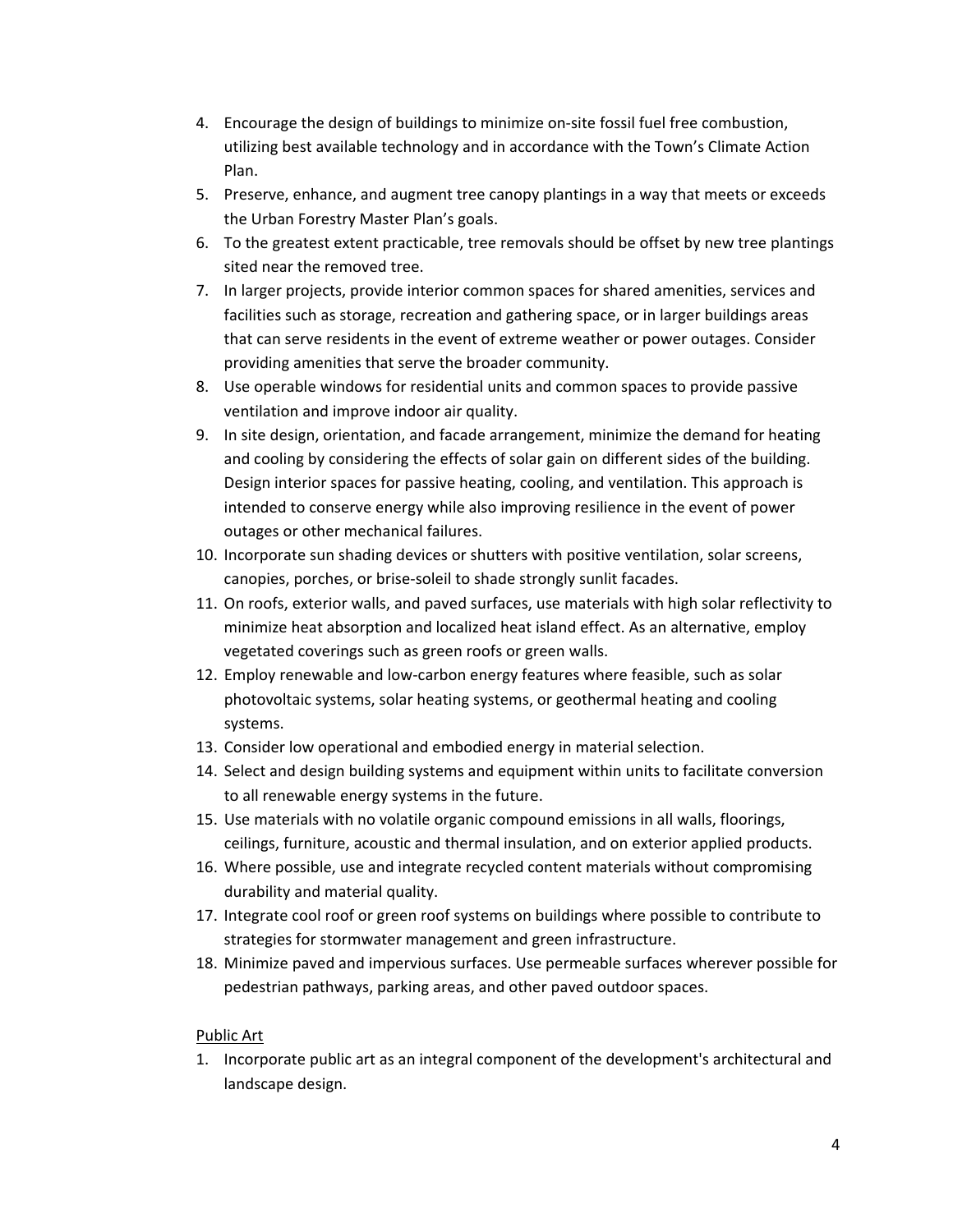2. Where possible, integrate arts related uses such as artists' galleries, art displays, or artists' studios on the ground level of developments.

# Other Guidelines related to Site Design and Nuisance Issues

- 1. Locate and design parking, trash storage, and mechanical equipment to minimize their impacts on abutting residences and the public.
- 2. Locate utility functions such as gas, electric, and water meters, transformers, switchgear, and fire safety equipment where they will be least visible from the street. Where possible, conceal them within the building or in side or rear yard setbacks. They should be planned for early in the design process to minimize their impacts.
- 3. Locate mechanical elements such as HVAC units, condensing units, ventilation outlets, mechanical exhausts, louvers, and similar objects to minimize their visibility from the public realm and from neighboring sites and buildings. Screen these elements with plantings, fences or other materials that complement the site design and the building's architecture.
- 4. Reduce the noise impact of rooftop mechanical equipment with sound damping materials and screens and proper acoustic and sound isolation methods.
- 5. Screen trash and recycling areas with landscaping and/or fencing and ensure that noise and odor‐generating functions are fully enclosed.
- 6. Select lighting fixtures that minimize energy consumption.
- 7. Lighting design to minimize light pollution to neighbors and the general environment, including dark sky standards.
- 8. Employ timers, automatic dimming, motion sensors or other mechanisms to avoid excessive lighting throughout the site, including where parking is located below a structure.

# Signage

- 1. Encourage the use of blade signs for ground level commercial uses serving the public.
- 2. Incorporate signage mounting locations in building façade design.
- 3. Refer to Planning Board Sign and Façade Design Guidelines for further guidelines.

# **Site‐Specific Guidelines**

# **361 to 375 Boylston Street** [Madris Site]

- o Maximum height to have similar roofline as the existing 131 Cypress Street building
- o Maintain existing sidewalk width as transition to adjacent residential properties
- o No curbside parking due to roadway width constraints
- o Maintain the existing easement to provide public access through the interior of the site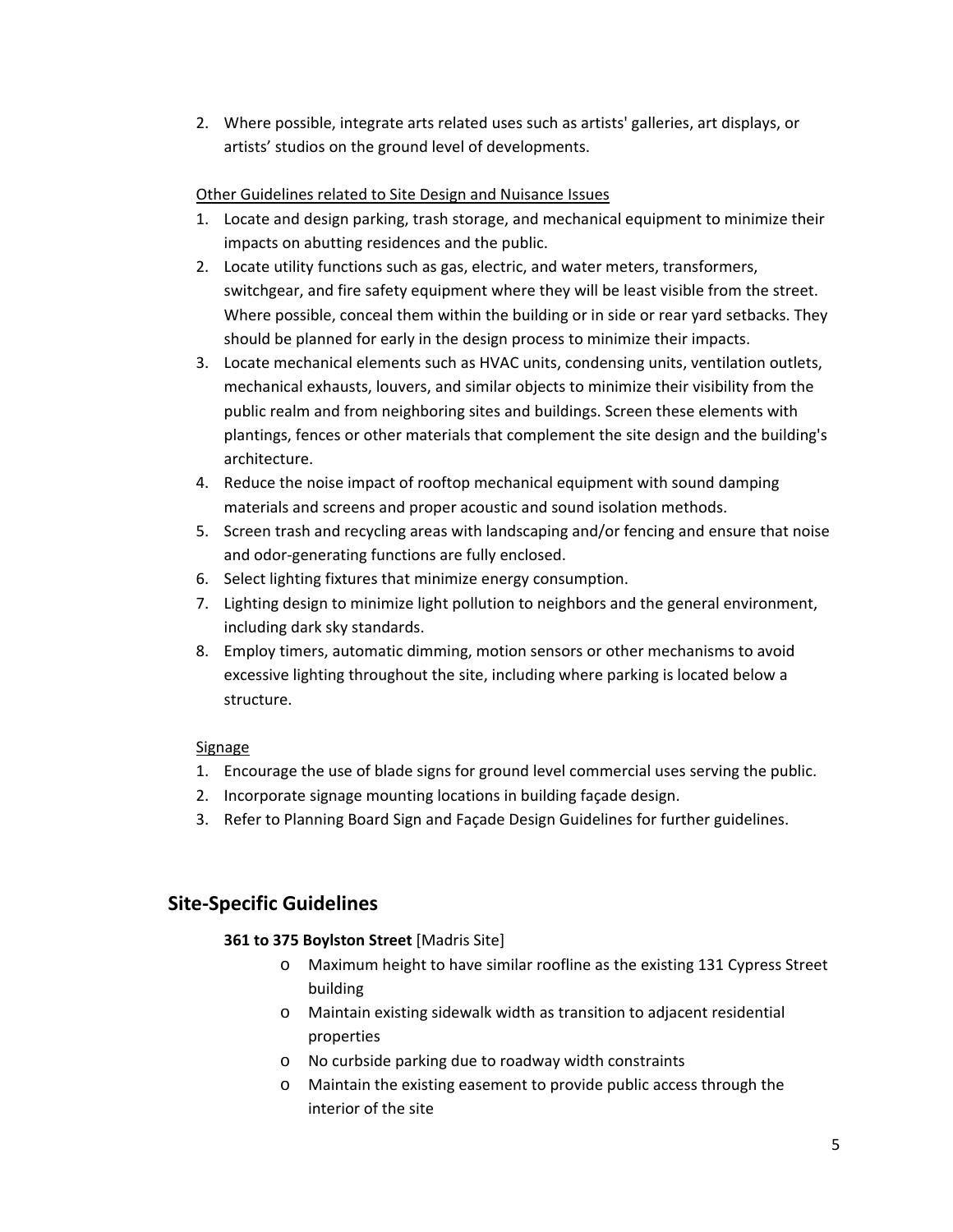o Maintain the easement areas as no‐build zones

#### **370 to 376 Boylston Street** [Ace Ticket Building]

- o Encourage wider sidewalk along Boylston Street
- o No curbside parking along Boylston Street due to roadway width constraints

#### **345 Boylston Street, 116‐120 Cypress, and 14 Boylston Place** [Mobil Site and adjacent]

- o Maximum height to have similar roofline as 323 Boylston Street
- o Setback of 12' from the property line adjacent to Cypress and Boylston Streets for an enhanced pedestrian environment for new development between Cypress Street and Smythe Street
- o For property on the east side of Cypress Street, the setback should be considered in the context of and transition to other buildings on Cypress Street on both the same and the opposite side of the street; a canyon effect should be avoided
- o Any additional height above three stories shall set back from the street lot line one‐half the width of the street right of way up to a maximum of 50 feet
- o Provide an east/west break in massing between Wentworth Place and Boylston Street above the second floor to provide a view corridor for adjacent residential buildings
- o Access to parking preferred from Wentworth Place

#### **308 Boylston Street** [Audi car dealership]

- o Maximum height 82 feet
- o Building height should step down from 6 stories along Boylston Street to 4 stories east of the residential properties on Milton Place
- o No curb cuts on East Milton Road
- o Setback of 12' from the property line along Boylston Street for an enhanced pedestrian environment for new development
- o Provide a pedestrian refuge at the corner of Boylston Street and Cypress Street to accommodate pedestrians waiting for the traffic signal
- o Widen the Cypress Street sidewalk that takes into account adjacent buildings' setbacks

#### **265 to 275 Boylston Street** [Dunkin Donuts/Valvoline Site]

- o Maximum height 70 feet
- o Minimize access from Cameron Street; as much as possible access shall be from Boylston Street